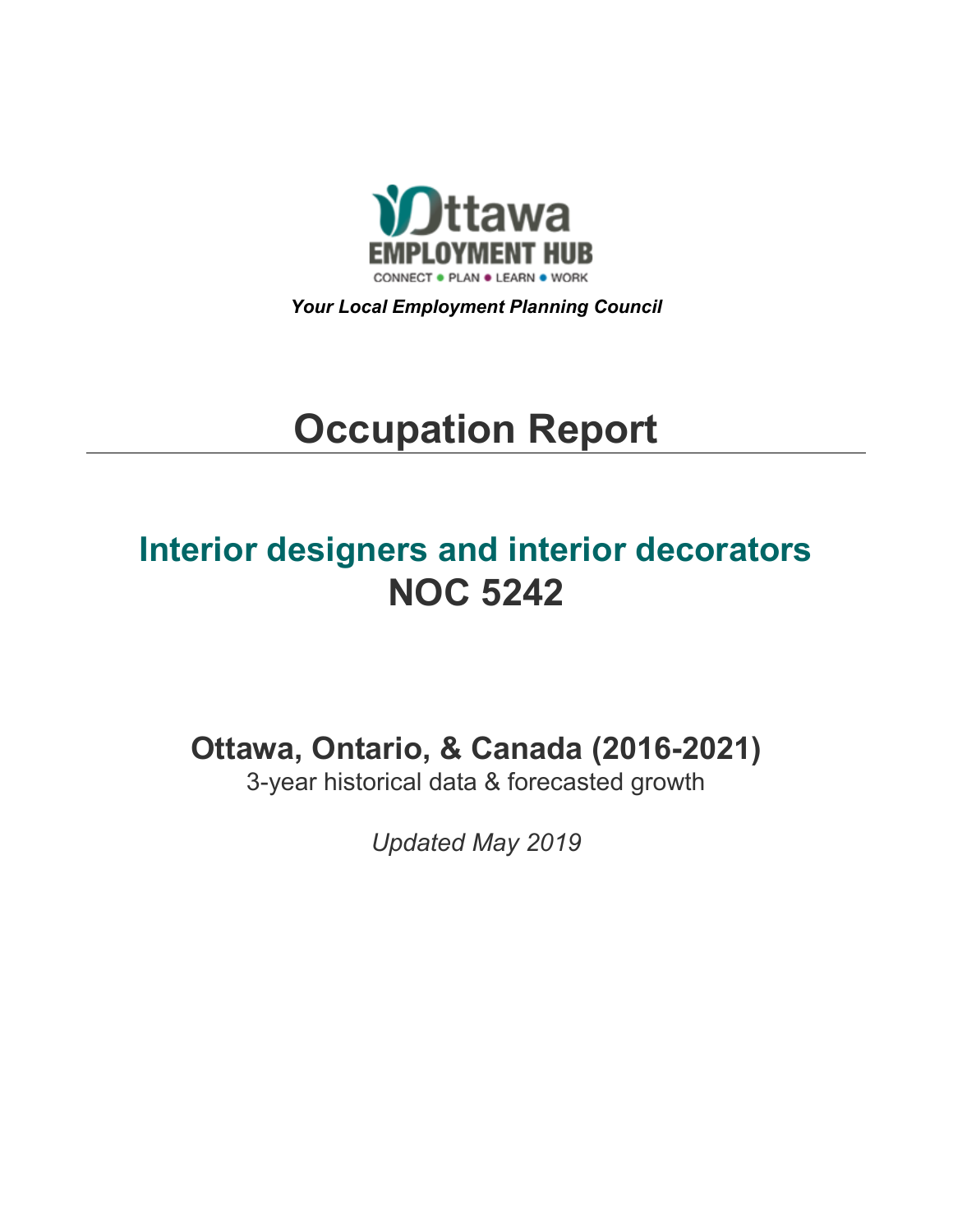

#### **Interior designers and interior decorators**

| <b>Ottawa Outlook</b> |  |
|-----------------------|--|
|                       |  |

| NC  | c - 1 |
|-----|-------|
| ) C | உ     |

| NOC 5242 |  | Limited $\bigstar$ Fair $\bigstar \star$ Good $\bigstar \star \star$ |
|----------|--|----------------------------------------------------------------------|

*Based on past and forecasted growth.*

# **A Local Snapshot**

- Employment in this occupation **decreased in Ottawa from 2016 to 2018** (**12.4%**); it is forecast to **decrease an additional 4.7%** over the next three years.
- **45.6%** were **unemployed in Ottawa in 2016; 345 (43.0%)** of those in this occupation were **selfemployed**.
- **Median hourly wage** for this occupation was **\$19.42**.
- **45.6%** of the 2018 jobs were in the **Specialized design services** industry sector.
- Ottawa has a **lower share of this occupation** than the nation.
- **Provincially**, this occupation showed an increase from 2016 to 2018 (**17.3%**); it is expected to increase an additional **8.7%** over the next three years.
- In contrast to Ottawa Employment Hub's forecast ranking for this occupation, *Canada Job Bank*  forecasted **fair** employment potential for this occupation in Ottawa from 2018-2020.

# **Overview**

| <b>Ottawa Jobs (2018)</b>          | <b>803</b> (43% self-employed = $345$ ) |                       |      |
|------------------------------------|-----------------------------------------|-----------------------|------|
| 2016 Ottawa Unemployment Rate      | $3.8\%$                                 | Ontario               | 4.0% |
| Location Quotient to Nation (2018) | 0.74                                    |                       |      |
| Change in Jobs (2016 - 2018)       | $-12.4%$                                | $(2018 - 2021)$ -4.7% |      |

*NOTE: Location quotient (LQ) is a way of quantifying how concentrated a particular occupation is in a region compared to the nation or province. A quotient of 1.00 means Ottawa has the same share of the occupation as the nation/province. A quotient higher than 1.00 means Ottawa has a greater share, and lower than 1.00 means Ottawa's share is lower than the average.*

# **OTTAWA | Percentile Earnings** *(not including self-employed)*



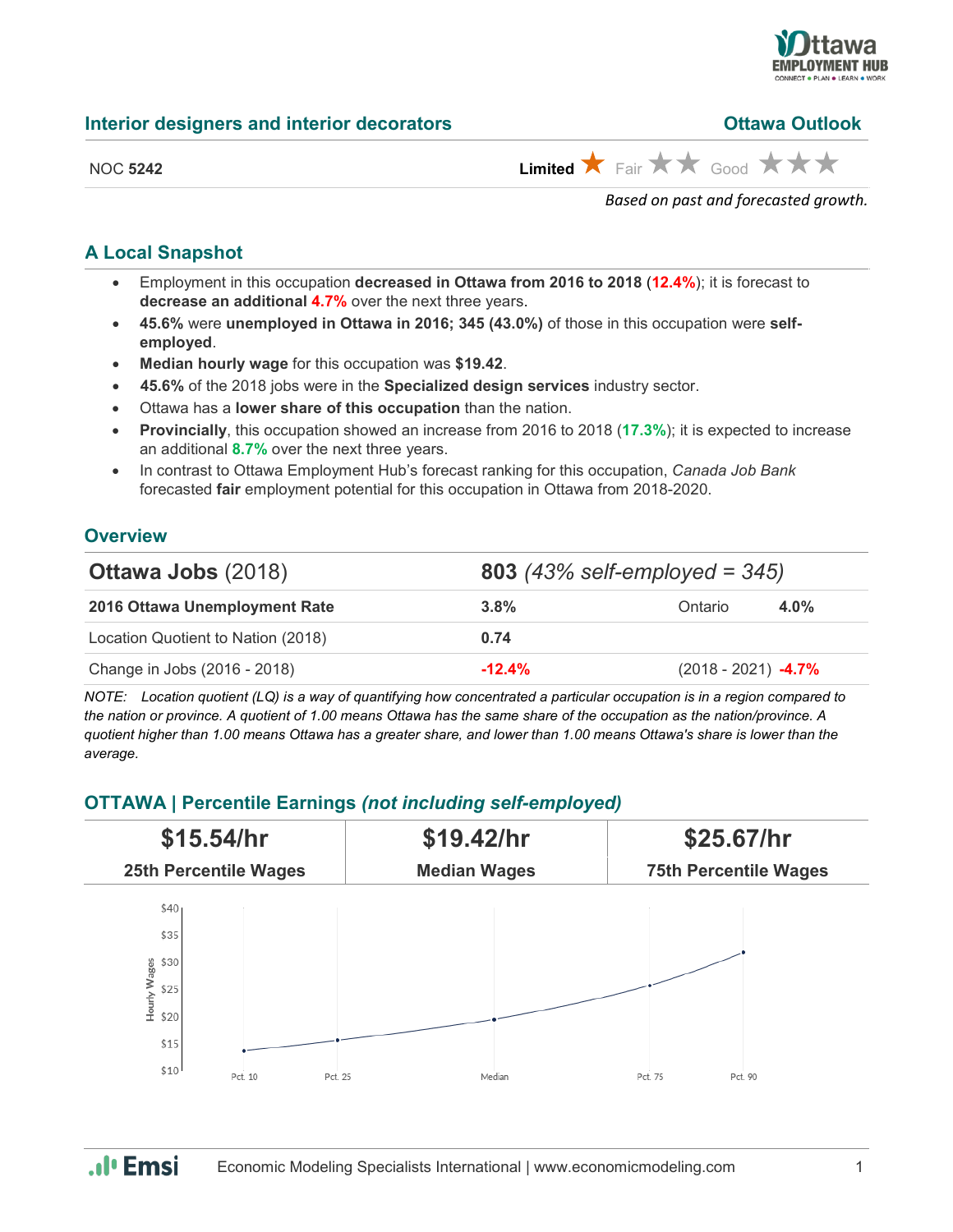

# **Ottawa | Growth**

| 917              | 765              | $-152$             | $-16.6\%$            |
|------------------|------------------|--------------------|----------------------|
| <b>2016 Jobs</b> | <b>2021 Jobs</b> | Change (2016-2021) | % Change (2016-2021) |

# **Regional Trends**



|           | <b>Region</b> |               | <b>2016 Jobs</b> | 2021 Jobs      | Change | % Change |
|-----------|---------------|---------------|------------------|----------------|--------|----------|
| o a       | Ottawa        |               | 917              | 765            | $-152$ | $-16.6%$ |
|           | Ontario       |               | 12,597           | 16,067         | 3,470  | 27.5%    |
| $\bullet$ | Canada        |               | 27,778           | 31,354         | 3,576  | 12.9%    |
|           |               | <b>Ottawa</b> |                  | <b>Ontario</b> |        | Canada   |
| 2016 Jobs |               | 917           |                  | 12,597         |        | 27,778   |
| 2017 Jobs |               | 838           |                  | 13,840         |        | 28,550   |
| 2018 Jobs |               | 803           |                  | 14,777         |        | 29,672   |
| 2019 Jobs |               | 788           |                  | 15,269         |        | 30,299   |
| 2020 Jobs |               | 775           |                  | 15,695         |        | 30,858   |
| 2021 Jobs |               | 765           |                  | 16,067         |        | 31,354   |

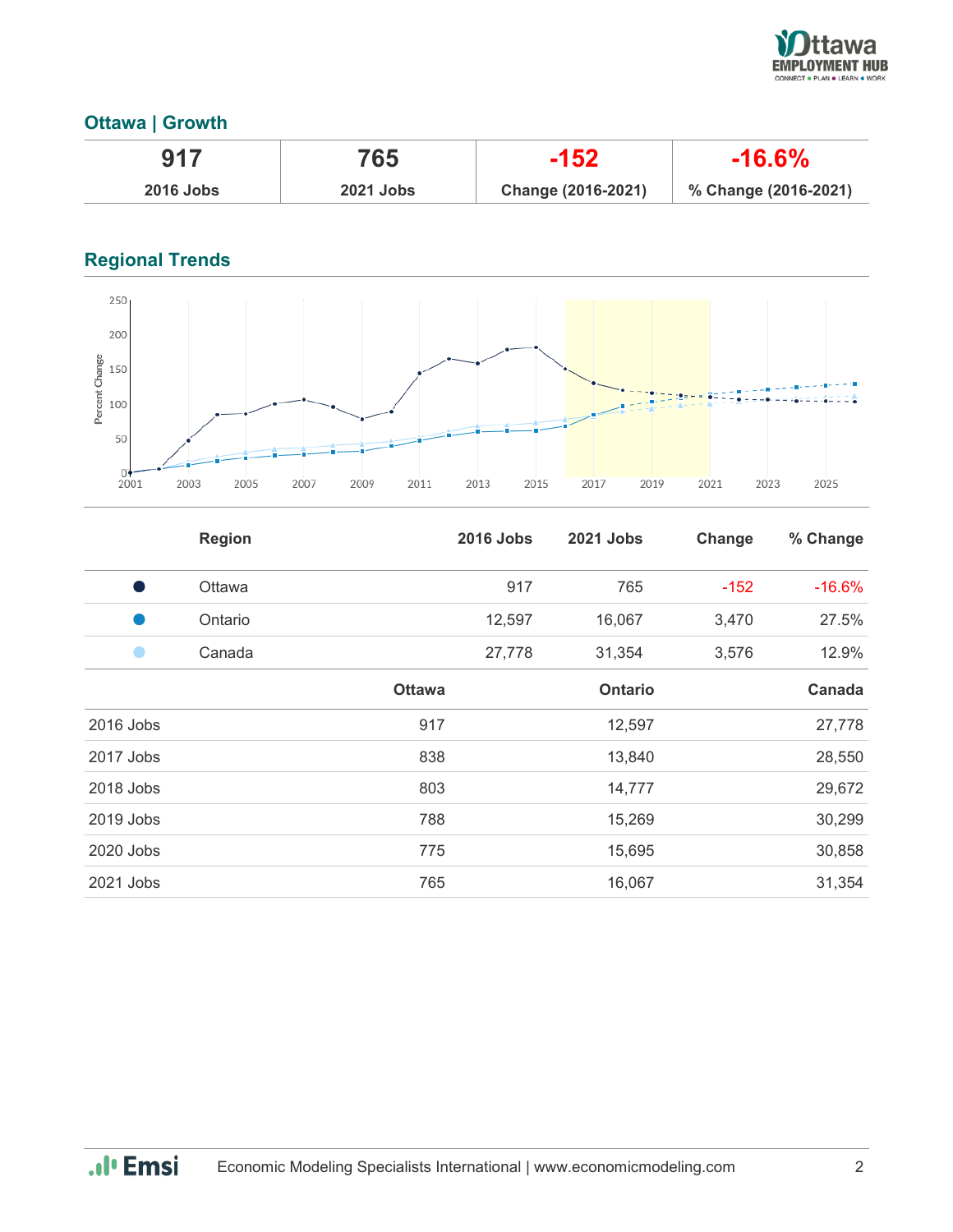

# **Ottawa | Industries Employing this Occupation**

| <b>Industry</b>                        | Occupation<br>Jobs in<br><b>Industry</b><br>(2018) | $%$ of<br><b>Occupation</b><br>in Industry<br>(2018) | % of Total<br>Jobs in<br><b>Industry</b><br>(2018) |
|----------------------------------------|----------------------------------------------------|------------------------------------------------------|----------------------------------------------------|
| Specialized design services            | 367                                                | 45.6%                                                | 21.6%                                              |
| Home furnishings stores                | 61                                                 | 7.5%                                                 | 3.9%                                               |
| Building material and supplies dealers | 60                                                 | 7.4%                                                 | 1.9%                                               |
| Building finishing contractors         | 46                                                 | $5.7\%$                                              | 1.1%                                               |
| Residential building construction      | 43                                                 | 5.4%                                                 | $0.6\%$                                            |

*NOTE: Inverse staffing patterns provides a table of percentages that shows how regional occupations are divided up among regional industries. For example, an inverse staffing pattern for registered nurses may show that 70% of RNs are employed by hospitals, 10% by local government (i.e., public schools), 10% by nursing homes, and 10% by offices of physicians.*

### **Educational programs and completions in Ottawa** *(public institutions only***)**

|                 |                                | 285                       |  |
|-----------------|--------------------------------|---------------------------|--|
|                 | Programs (2016)                | <b>Completions (2016)</b> |  |
| <b>CIP Code</b> | Program                        | <b>Completions (2016)</b> |  |
| 50.04           | Design and applied arts        | 254                       |  |
| 19.06           | Housing and human environments | 31                        |  |

*NOTE: EMSI Analyst uses Statistics Canada's PSIS data to compile completions for postsecondary programs offered in Canada, classified by the 2016 CIP codes. 2016 data includes those who graduated in spring 2017.*



### **Job Postings by Month**

.**.**I<sub>I</sub> Emsi

*NOTE: Based on newly published job postings first found between January 01, 2018 and December 31, 2018 AND location is Ottawa Census Sub-division, Vicinity Jobs.*